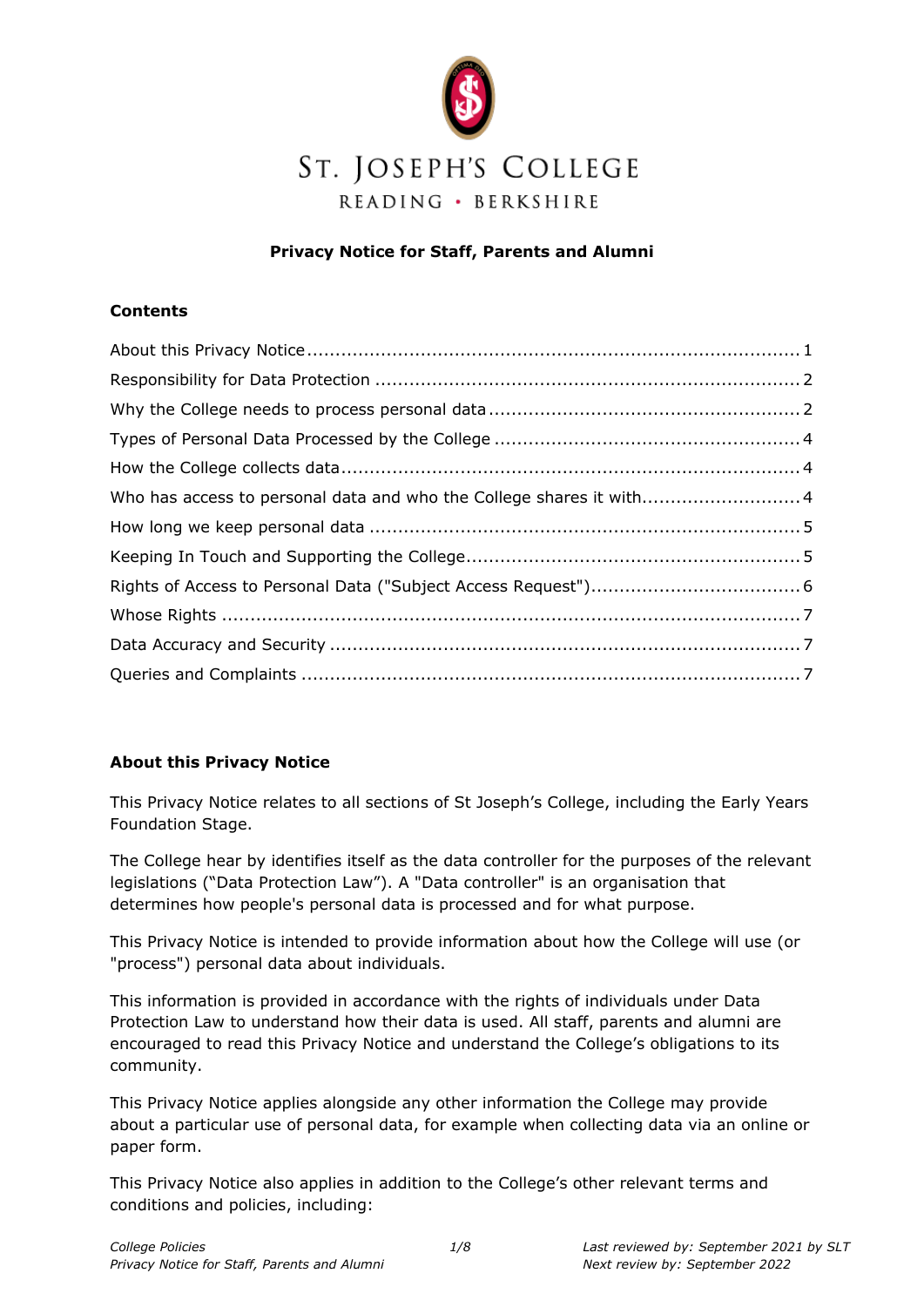

- any contract between the College and its staff or the parents of pupils;
- any policies or notices applicable to staff concerning the handling of personal data;
- the College's policy on taking, storing and using images of children;
- the College's CCTV and/or biometrics policy;
- the College's retention of records policy;
- the College's safeguarding, pastoral, or health and safety policies, including as to how concerns or incidents are recorded; and
- the College's IT policies, including its Computer Usage policy, and Mobile Device policy

Anyone who works for, or acts on behalf of, the College (including staff, volunteers, governors and service providers) should also be aware of and comply with this Privacy Notice and the College's data protection policy, which also provides information about how personal data about those individuals will be used.

### **Responsibility for Data Protection**

In accordance with the General Data Protection Regulations 2018 ('the Act'), the College has notified the Information Commissioner's Office of its processing activities. The College ICO registration number is: Z7463734

and its registered address is:

St Joseph's College, Upper Redlands Road, Reading, Berkshire, RG1 5JT

The College has appointed Mr Anthony Leggett (The Bursar) as Data Protection Officer ("DPO") who will endeavour to ensure that all personal data is processed in compliance with this policy and the Act.

### **Why the College needs to process personal data**

In order to carry out its ordinary duties, the College may process a wide range of personal data about individuals (including current, past and prospective staff, pupils or parents) as part of its daily operation

Some of this activity the College will need to carry out in order to fulfil its legal rights, duties or obligations – including those under a contract with its staff, or parents of its pupils.

Other uses of personal data will be made in accordance with the College's legitimate interests, or the legitimate interests of another, provided that these are not outweighed by the impact on individuals and provided it does not involve special category types of data.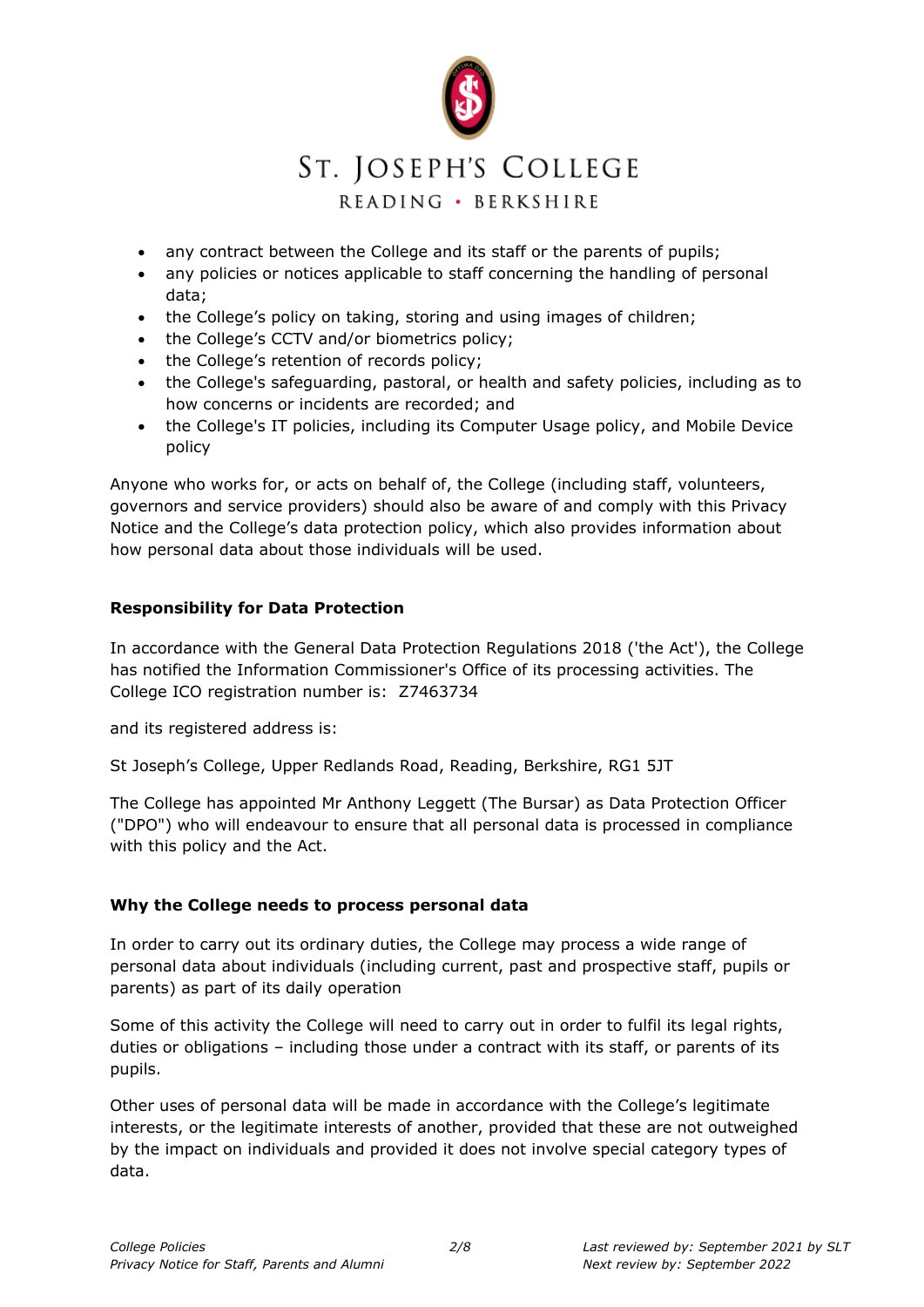

The College may, from time to time, need to process "special category data" regarding individuals. Special category data includes information about an individual's physical or mental health, race or ethnic origin, political or religious beliefs, sex life, trade union membership or criminal records and proceedings. Processing of special category data is restricted by further safeguards under the act to give extra protection to the privacy of the data subject and will only be processed by the College with the explicit consent of the appropriate individual, or as otherwise permitted by the Act as listed under Article 9 of the GDPR.

The College will use (and where appropriate share with third parties) personal data about individuals for a number of purposes as part of its operations, and expects the following uses will fall within the category of its, and its communities' legitimate interests:

- For the purposes of pupil selection and to confirm the identity of prospective pupils and their parents and retain a record if appropriate for the purposes of future applications or openings;
- To provide education services (including SEN), career services, and extracurricular activities to pupils; monitoring pupils' progress and educational needs; and maintaining relationships with alumni and the College community;
- For the purposes of management planning and forecasting, research and statistical analysis, and to enable the relevant authorities to monitor the College performance;
- To give and receive information and references about past, current and prospective pupils, including relating to outstanding fees or payment history, to/from any educational institution that the pupil attended or where it is proposed they attend; and to provide references to potential employers of past pupils;
- To enable pupils to take part in national or other assessments, and to publish the results of public examinations or other achievements of pupils of the College;
- To safeguard pupils' welfare and provide appropriate pastoral (and where necessary, medical) care, and to take appropriate action in the event of an emergency or accident, including by disclosing details of an individual's medical condition where it is in the individual's interests to do so, for example for medical advice, insurance purposes or to organisers of school trips;
- To monitor (as appropriate) use of the College IT and communications systems in accordance with the College Computer Usage Policy;
- To make use of photographic images of pupils in College publications, on the College website and (where appropriate) on the College social media channels in accordance with the College policy on taking, storing and using images of children;
- For security purposes, and for regulatory and legal purposes (for example child protection and health and safety) and to comply with its legal obligations; and
- Where otherwise reasonably necessary for the College purposes, including to obtain appropriate professional advice and insurance for the College.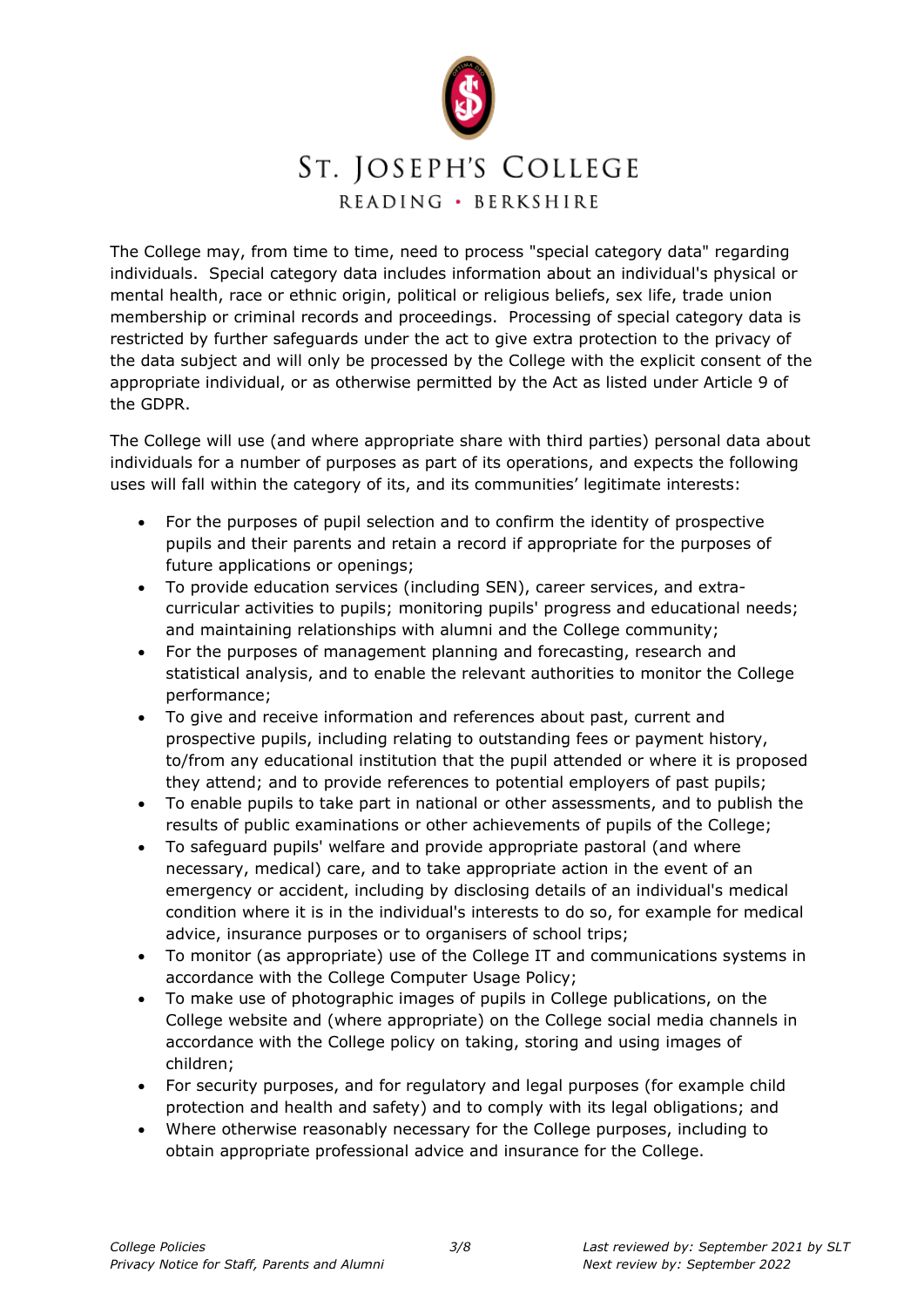

### **Types of Personal Data Processed by the College**

This will include by way of example:

- names, addresses, telephone numbers, e-mail addresses and other contact details;
- car details (about those who use our car parking facilities); and biometric information
- bank details and other financial information, e.g. about parents who pay fees to the College, and any anti-money laundering information we are required to collect by law;
- past, present and prospective pupils' academic, disciplinary, admissions and attendance records (including information about any special needs), and examination scripts and marks;
- where appropriate, information about individuals' health, and contact details for their next of kin;
- references given or received by the College about pupils, and information provided by previous educational establishments and/or other professionals or organisations working with pupils; and
- images of pupils (and occasionally other individuals) engaging in College activities, and images captured by the College CCTV system (in accordance with the College policy on taking, storing and using images of children)

#### **How the College collects data**

Generally, the College receives personal data from the individual directly (or, in the case of pupils, from parents). However in some cases personal data may be supplied by third parties (for example another school, or other professionals or authorities working with that individual), or collected from publicly available resources.

#### **Who has access to personal data and who the College shares it with**

Occasionally, the College will need to share personal information relating to its community with third parties, such as professional advisers (lawyers and accountants) or relevant authorities (HMRC, police or the local authority).

For the most part, personal data collected by the College will remain within the College, and will be processed by appropriate individuals only in accordance with access protocols (i.e. on a 'need to know' basis). Particularly strict rules of access apply in the context of: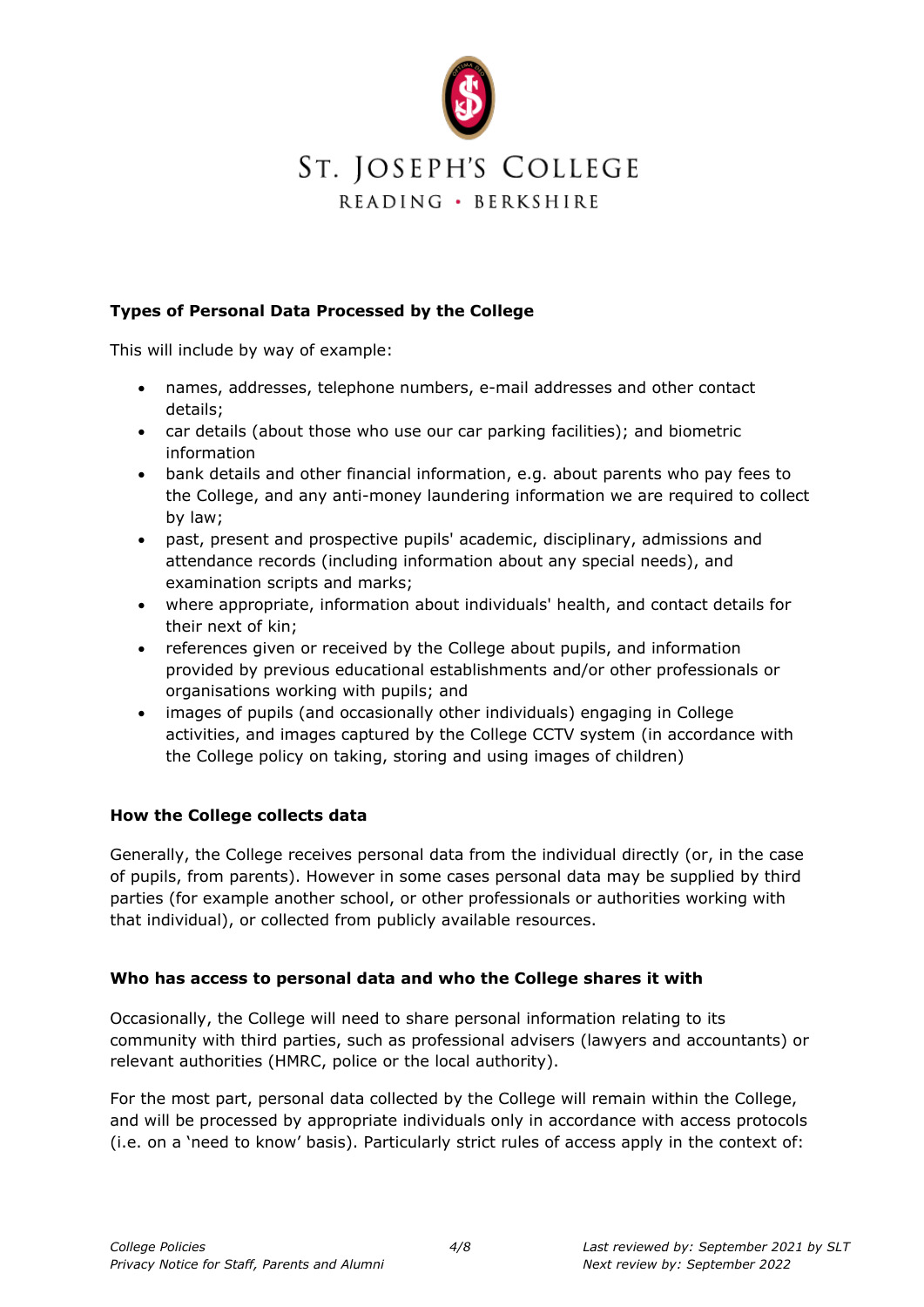

- medical records held and accessed only by the pastoral deputy head and appropriate staff under his/her supervision, or otherwise in accordance with express consent;
- pastoral or safeguarding files

However, a certain amount of any SEN pupil's relevant information will need to be provided to staff more widely in the context of providing the necessary care and education that the pupil requires.

The College is under duties imposed by law and statutory guidance, including the government publication titled Keeping Children Safe in Education, to record or report incidents and concerns that arise or are reported to it, in some cases regardless of whether they are proven, if they meet a certain threshold of seriousness in their nature or regularity. This may include file notes on personnel or safeguarding files, and in some cases referrals to relevant authorities such as the LADO or police. For further information about this, please view the College's Safeguarding Policy.

In accordance with Act, some of the College's processing activity is carried out on its behalf by third parties, such as IT systems, or cloud storage providers. This is always subject to contractual assurances that personal data will be kept securely and only in accordance with the College's specific directions.

Data is also shared with third party software providers to enable pupils to access their own learning programmes and multiple platforms both within and out of the College.

# **How long we keep personal data**

The College will retain personal data securely and only in line with how long it is necessary to keep for a legitimate and lawful reason. Please refer to the College's Data Retention and Storage policy for retention periods.

Incident reports and safeguarding files will need to be kept much longer, in accordance with specific legal requirements.

If you have any specific queries about how this policy is applied, or wish to request that personal data that you no longer believe to be relevant is considered for erasure, you should make contact with the DPO.

Please bear in mind that the College may have lawful and necessary reasons to hold on to some data.

# **Keeping In Touch and Supporting the College**

The College will use the contact details of parents, alumni and other members of the College community to keep them updated about the activities of the College, including by sending updates and newsletters, by email and by post. Unless the relevant individual objects, the College may also: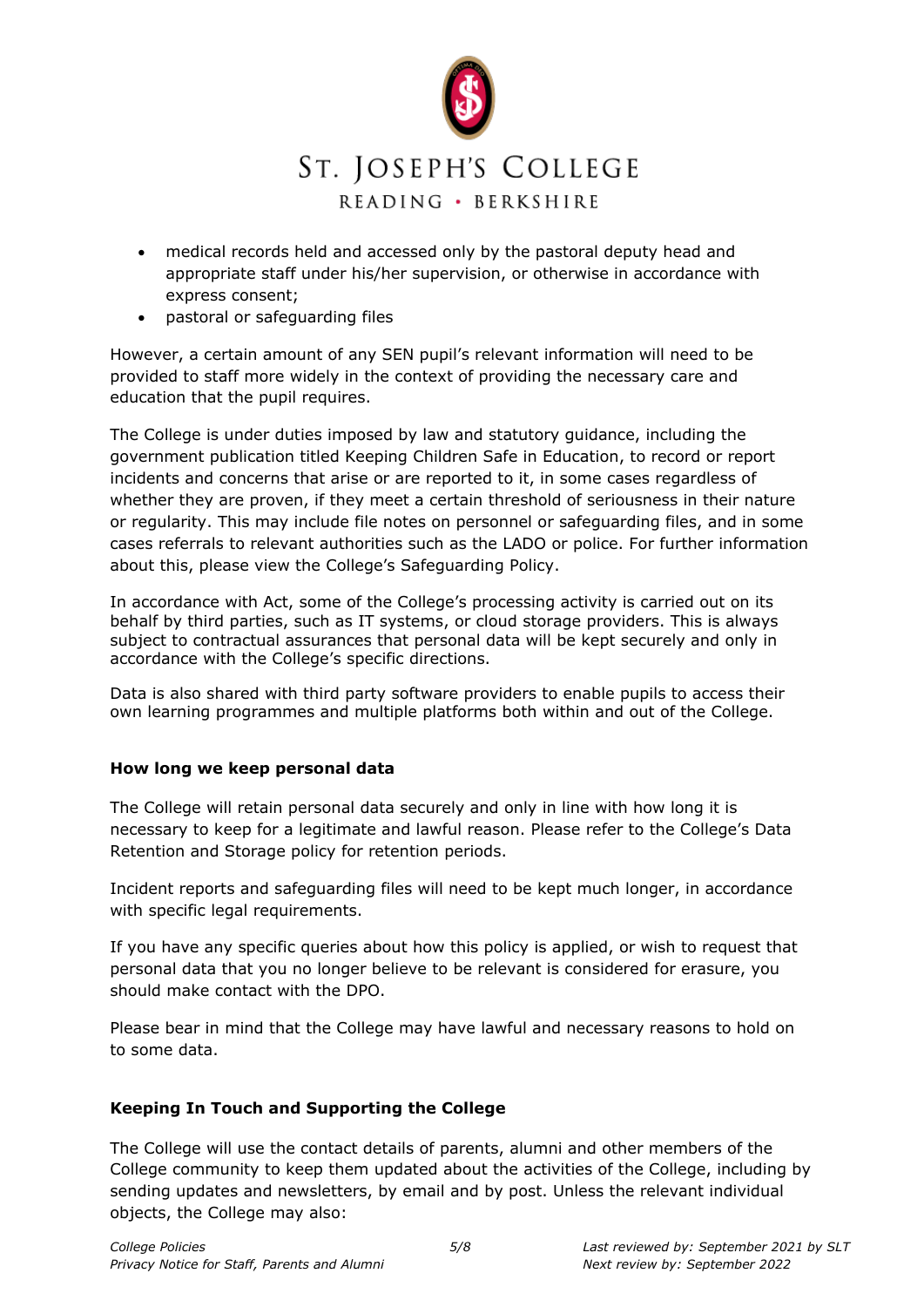

- Share personal data about parents and/or alumni, as appropriate, with organisations set up to help establish and maintain relationships with the College community, such as the Parents' Association and the Alumni
- Contact parents and/or alumni (including via the organisations above) by post and email in order to promote and raise funds for the College;

Should you wish to limit or object to any such use, or would like further information about them, please contact the DPO in writing.

# **Rights of Access to Personal Data ("Subject Access Request")**

Individuals have the right under the Act to access and understand personal data about them held by the College, and in some cases ask for it to be erased or amended or for the College to stop processing it, but subject to certain exemptions and limitations. Any individual wishing to access their personal data should put their request in writing to the DPO.

The College will endeavour to respond to any such written requests (known as "subject access requests") as soon as is reasonably practicable and in any event within statutory time-limits.

You should be aware that certain data is exempt from the right of access under the Act. This may include information which identifies other individuals, or information which is subject to legal professional privilege. The College is also not required to disclose any pupil examination scripts (though examiners' comments may fall to be disclosed), nor any reference given by the College for the purposes of the education, training or employment of any individual.

Pupils can make subject access requests for their own personal data, provided that, in the reasonable opinion of the College, they have sufficient maturity to understand the request they are making. Pupils aged 12 or over are generally assumed to have this level of maturity, although this will depend on both the child and the personal data requested. All subject access requests from pupils will therefore be considered on a case by case basis.

An individual with parental responsibility will generally be expected to make a subject access request on behalf of younger pupils. A pupil of any age may ask a parent or other representative to make a subject access request on his/her behalf.

Where the College is relying on consent as a means to process personal data, any person may withdraw this consent at any time (subject to similar age considerations as above). Please be aware however that the College may have another lawful reason to process the personal data in question even without your consent.

That reason will usually have been asserted under this Privacy Notice or may otherwise exist under some form of contract or agreement with the individual (e.g. an employment or parent contract).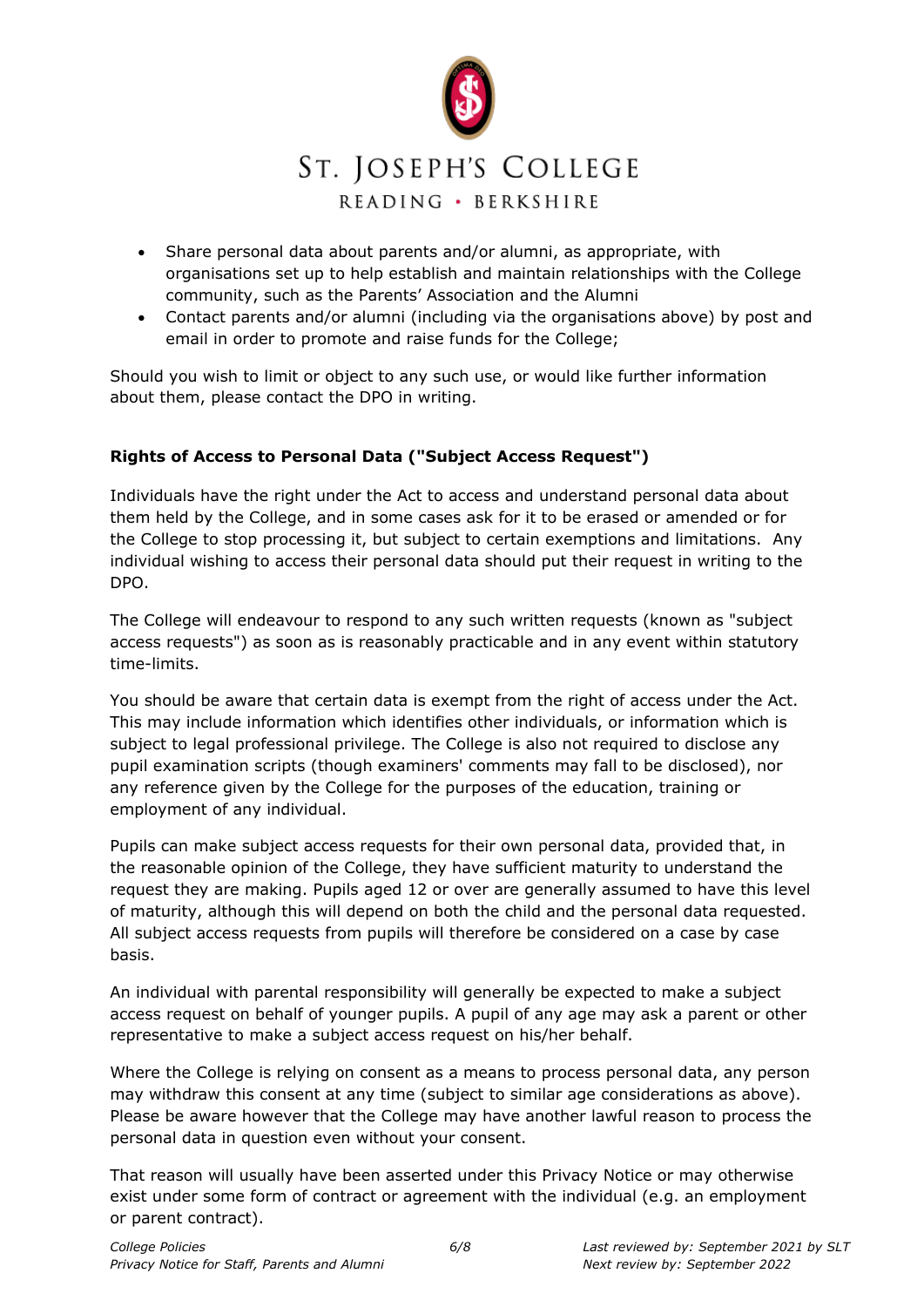

### **Whose Rights**

The rights under the Act belong to the individual to whom the data relates. However, the College will often rely on parental consent to process personal data relating to pupils (if consent is required) unless, given the nature of the processing in question, and the pupil's age and understanding, it is more appropriate to rely on the pupil's consent.

Parents should be aware that in such situations they may not be consulted.

In general, the College will assume that pupils consent to disclosure of their personal data to their parents, e.g. for the purposes of keeping parents informed about the pupil's activities, progress and behaviour, and in the interests of the pupil's welfare, unless, in the College opinion, there is a good reason to do otherwise.

However, where a pupil seeks to raise concerns confidentially with a member of staff and expressly withholds their agreement to their personal data being disclosed to their parents, the College will maintain confidentiality unless, in the College opinion, there is a good reason to do otherwise; for example where the College believes disclosure will be in the best interests of the pupil or other pupils.

All members of the College community are required to respect the personal data and privacy of others, and to comply with the College Computer Usage policy and the College rules. Staff are under professional duties to do the same covered under the relevant staff policies.

# **Data Accuracy and Security**

The College will endeavour to ensure that all personal data held in relation to an individual is as up to date and accurate as possible. Individuals must notify the DPO of any changes to information held about them.

An individual has the right to request that any inaccurate or out-of-date information about them is erased or corrected (subject to certain exemptions and limitations under Act) and may do so by contacting the DPO in writing.

The College will take appropriate technical and organisational steps to ensure the security of personal data about individuals. All staff will be made aware of this policy and their duties under the Act.

#### **Queries and Complaints**

Any comments or queries on this policy should be directed to the DPO.

If an individual believes that the College has not complied with this policy or acted otherwise than in accordance with Data Protection Law then they can make a complaint at any time in writing to the DPO or by contacting the Information Commissioner,